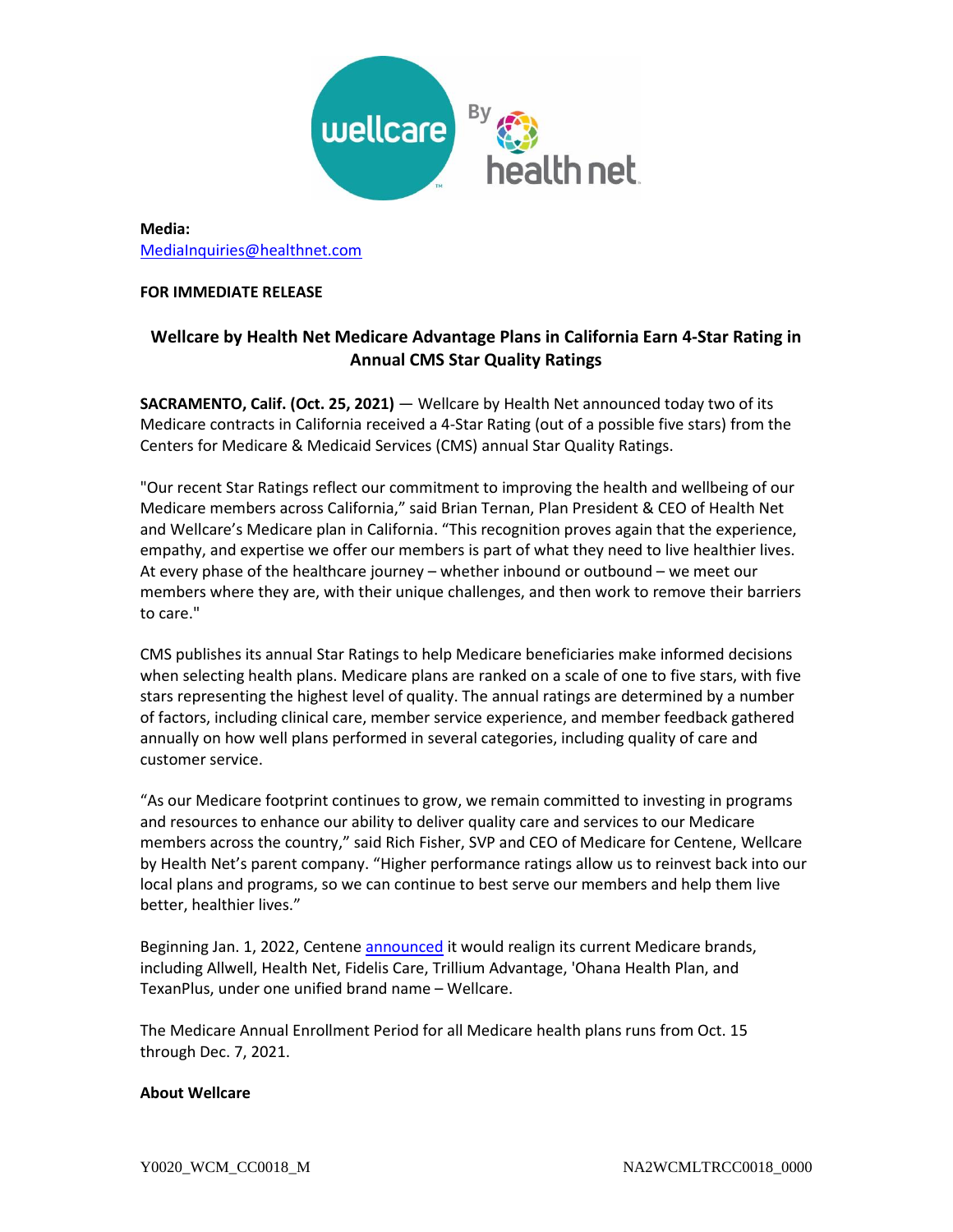

Advantage and Medicare Prescription Drug Plans (PDP), which offer affordable coverage beyond Original Medicare. Today, the company offers benefits with every Medicare beneficiary in mind, such as dental, hearing and vision services; Flex cards to assist with co-pays; transportation services; telehealth visits; wellness and fitness programs; in-home support services; and special supplemental benefits for the chronically ill. Wellcare is a wholly owned subsidiary of Centene Corporation, a leading multi-national healthcare enterprise committed to transforming the health of the community, one person at a time. Beginning Jan. 1, 2022, Centene's Medicare brands, including Allwell, Health Net, Fidelis Care, Trillium Advantage, 'Ohana Health Plan, and TexanPlus will transition to the Wellcare brand. For more information about Wellcare, visit [www.wellcare.com.](http://www.wellcare.com/)

## **About Health Net**

At Health Net, we believe every person deserves a safety net for their health, regardless of age, income, employment status or current state of health. Founded in California more than 40 years ago, we're dedicated to transforming the health of our community, one person at a time. Today, Health Net's 2,600 employees and 90,000 network providers serve 3 million members. That's nearly 1 in 12 Californians. We provide health plans for individuals, families, businesses of every size and people who qualify for Medi-Cal or Medicare — Coverage for Every Stage of Life<sup>TM</sup>. Health Net also offers access to substance abuse programs, behavioral health services, employee assistance programs and managed health care products related to prescription drugs. We offer these health plans and services through Health Net, LLC and its subsidiaries: Health Net of California, Inc., Health Net Life Insurance Company and Health Net Community Solutions, Inc. These entities are wholly owned subsidiaries of Centene Corporation (NYSE: CNC), a Fortune 25 company that offers affordable and high-quality products to nearly 1 in 15 individuals across the nation. For more information, visi[t www.HealthNet.com.](http://www.healthnet.com/)

## **About Centene Corporation**

Centene Corporation, a Fortune 25 company, is a leading multi-national healthcare enterprise that is committed to helping people live healthier lives. The Company takes a local approach – with local brands and local teams – to provide fully integrated, high-quality, and cost-effective services to government-sponsored and commercial healthcare programs, focusing on underinsured and uninsured individuals. Centene offers affordable and high-quality products to nearly 1 in 15 individuals across the nation, including Medicaid and Medicare members (including Medicare Prescription Drug Plans) as well as individuals and families served by the Health Insurance Marketplace, the TRICARE program, and individuals in correctional facilities. The Company also serves several international markets, and contracts with other healthcare and commercial organizations to provide a variety of specialty services focused on treating the whole person. Centene focuses on long-term growth and the development of its people, systems and capabilities so that it can better serve its members, providers, local communities, and government partners.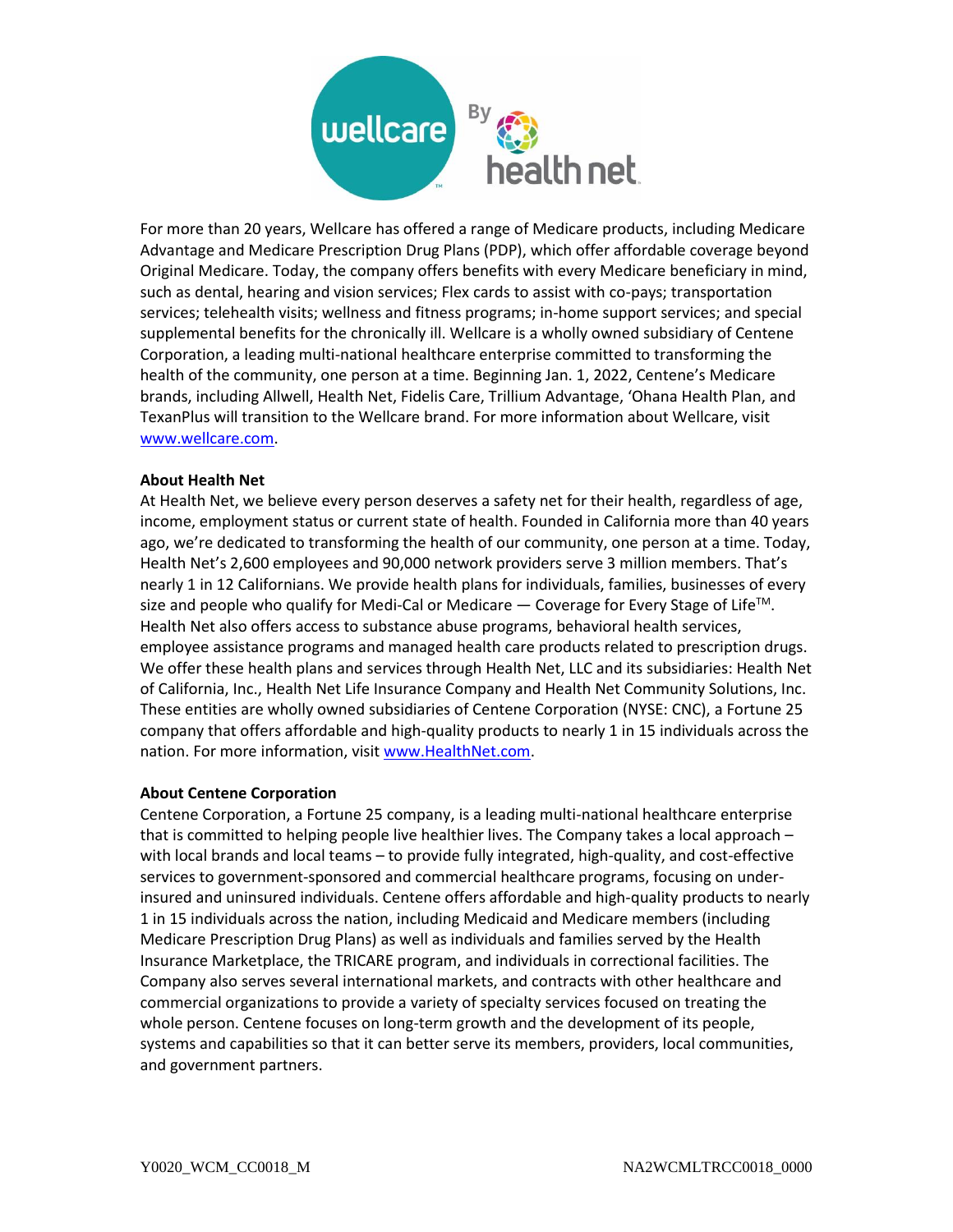

Centene uses its investor relations website to publish important information about the Company, including information that may be deemed material to investors. Financial and other information about Centene is routinely posted and is accessible on Centene's investor relations website, [https://investors.centene.com/.](https://investors.centene.com/)

#### **Forward-Looking Statements**

*All statements, other than statements of current or historical fact, contained in this press release are forward-looking statements. Without limiting the foregoing, forward-looking statements often use words such as "believe," "anticipate," "plan," "expect," "estimate," "intend," "seek," "target," "goal," "may," "will," "would," "could," "should," "can," "continue" and other similar words or expressions (and the negative thereof). Centene (the Company, our, or we) intends such forward-looking statements to be covered by the safe-harbor provisions for forward-looking statements contained in the Private Securities Litigation Reform Act of 1995, and we are including this statement for purposes of complying with these safe-harbor provisions. In particular, these statements include, without limitation, statements about our future operating or financial performance, market opportunity, growth strategy, competition, expected activities in completed and future acquisitions, including statements about the impact of our proposed acquisition of Magellan Health (the Magellan Acquisition), our completed acquisition of WellCare Health Plans, Inc. (WellCare and such acquisition, the WellCare Acquisition), other recent and future acquisitions, investments, the adequacy of our available cash resources and our settlements with Ohio and Mississippi to resolve claims and/or allegations made by those states with regard to past practices at Envolve Pharmacy Solutions, Inc. (Envolve), as our pharmacy benefits manager (PBM) subsidiary, and other possible future claims and settlements related to the past practices at Envolve and our ability to settle claims with other states within the reserve estimate we have recorded and on other acceptable terms, or at all. These forwardlooking statements reflect our current views with respect to future events and are based on numerous assumptions and assessments made by us in light of our experience and perception of historical trends, current conditions, business strategies, operating environments, future developments and other factors we believe appropriate. By their nature, forward-looking statements involve known and unknown risks and uncertainties and are subject to change because they relate to events and depend on circumstances that will occur in the future, including economic, regulatory, competitive and other factors that may cause our or our industry's actual results, levels of activity, performance or achievements to be materially different from any future results, levels of activity, performance or achievements expressed or implied by these forward-looking statements. These statements are not guarantees of future performance and are subject to risks, uncertainties and assumptions. All forward-looking statements included in this press release are based on information available to us on the date hereof. Except as may be otherwise required by law, we undertake no obligation to update or revise the forward-looking statements included in this press release, whether as a result of new information, future events or otherwise, after the date hereof. You should not place undue reliance on any forward-looking statements, as actual results may differ materially from projections, estimates, or other forward-looking statements due to a variety of important factors, variables and events including, but not limited to: the impact of COVID-19 on global*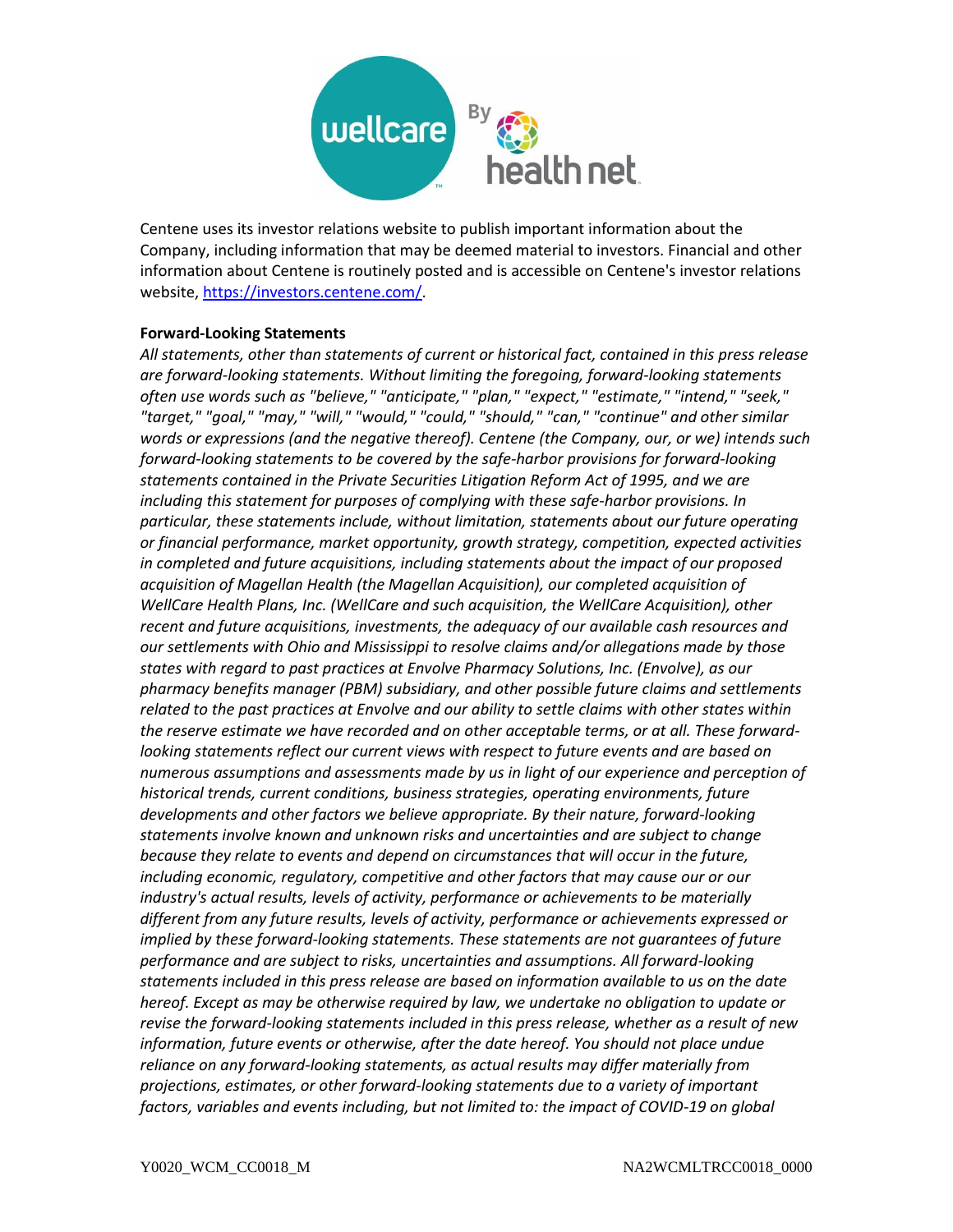

*markets, economic conditions, the healthcare industry and our results of operations and the response by governments and other third parties; the risk that regulatory or other approvals required for the Magellan Acquisition may be delayed or not obtained or are subject to unanticipated conditions that could require the exertion of management's time and our resources or otherwise have an adverse effect on us; the possibility that certain conditions to the consummation of the Magellan Acquisition will not be satisfied or completed on a timely basis and accordingly, the Magellan Acquisition may not be consummated on a timely basis or at all; uncertainty as to the expected financial performance of the combined company following completion of the Magellan Acquisition; the possibility that the expected synergies and value creation from the Magellan Acquisition or the WellCare Acquisition (or other acquired businesses) will not be realized, or will not be realized within the respective expected time periods; the risk that unexpected costs will be incurred in connection with the completion and/or integration of the Magellan Acquisition or that the integration of Magellan Health will be more difficult or time consuming than expected; the risk that potential litigation in connection with the Magellan Acquisition may affect the timing or occurrence of the Magellan Acquisition or result in significant costs of defense, indemnification and liability; a downgrade of the credit rating of our indebtedness; the inability to retain key personnel; disruption from the announcement, pendency, completion and/or integration of the Magellan Acquisition or from the integration of the WellCare Acquisition, or similar risks from other acquisitions we may announce or complete from time to time, including potential adverse reactions or changes to business relationships with customers, employees, suppliers or regulators, making it more difficult to maintain business and operational relationships; our ability to accurately predict and effectively manage health benefits and other operating expenses and reserves, including fluctuations in medical utilization rates due to the impact of COVID-19; competition; membership and revenue declines or unexpected trends; changes in healthcare practices, new technologies and advances in medicine; increased healthcare costs; changes in economic, political or market conditions; changes in federal or state laws or regulations, including changes with respect to income tax reform or government healthcare programs as well as changes with respect to the Patient Protection and Affordable Care Act and the Health Care and Education Affordability Reconciliation Act (collectively referred to as the ACA) and any regulations enacted thereunder that may result from changing political conditions, the new administration or judicial actions; rate cuts or other payment reductions or delays by governmental payors and other risks and uncertainties affecting our government businesses; our ability to adequately price products; tax matters; disasters or major epidemics; changes in expected contract start dates; provider, state, federal, foreign and other contract changes and timing of regulatory approval of contracts; the expiration, suspension, or termination of our contracts with federal or state governments (including, but not limited to, Medicaid, Medicare, TRICARE or other customers); the difficulty of predicting the timing or outcome of legal or regulatory proceedings or matters, including claims against our PBM business or whether additional claims, reviews or investigations relating to our PBM business will be brought by states, the federal government or shareholder litigants, or government investigations; challenges to our contract awards; cyber-attacks or other privacy or data security incidents; the exertion of management's time and our resources, and other expenses incurred and business changes required in connection with complying with the*